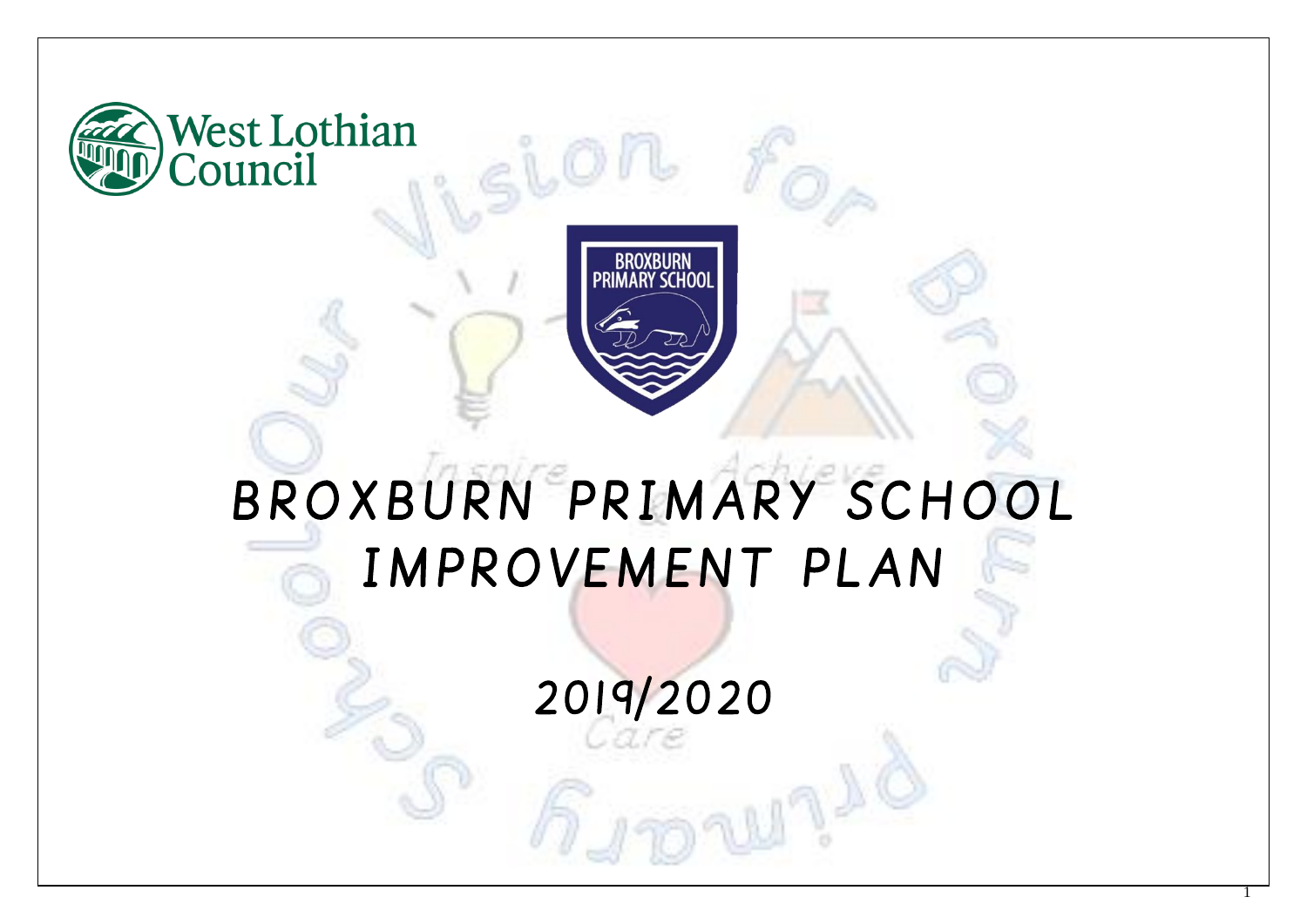## Factors Influencing the Improvement Plan

## School Factors

Addressing Action Points identified in school's Self Evaluation procedures Improvement Plan within Broxburn Cluster Consistency in learning and teaching, implementing recommendations of Improving Scottish Education Flexible Early Learning and Childcare implementation

#### Local Authority Factors

Moving Forward in Learning – Leadership for Improvement; Learning, Teaching and Assessment; Wellbeing and Inclusion; Early Years Framework Raising attainment, including closing the gap [\(West Lothian Raising Attainment Strategy\)](https://www.westlothian.gov.uk/media/29938/Raising-Attainment-Strategy-201819-to-202223/pdf/Raising_Attainment_Strategy.pdf) Transforming Your Council [Corporate Plan](https://www.westlothian.gov.uk/media/19488/Corporate-Plan-2018-2023/pdf/Corporate_Plan_2018_to_2023.pdf)

Education Services Management Plan West Lothian Parental Involvement and Engagement Framework Increased entitlement to early years' provision

### National Factors

National Improvement Framework / Scottish Attainment Challenge / National Improvement Hub / Raising Attainment for All

Arhieve

Pupil Equity Funding How Good is Our School? 4<sup>th</sup> Edition and How Good is Our Early Learning and Childcare Getting it Right for Every child (GIRFEC) Curriculum for Excellence Developing Scotland's Young Workforce Building the Ambition Child Protection Issues / Guidance GTCS standards and professional update

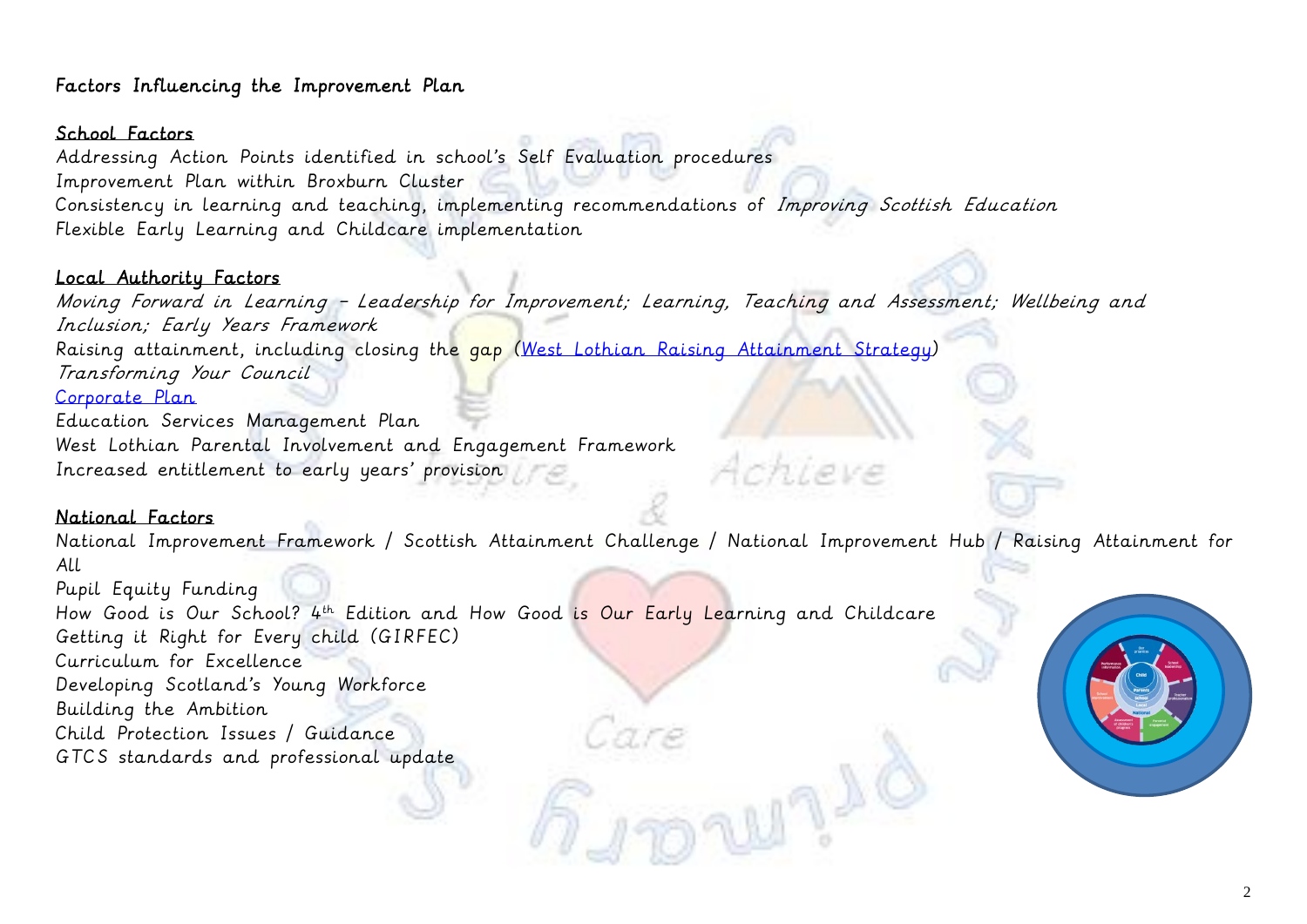#### Our Vision, Values and Aims

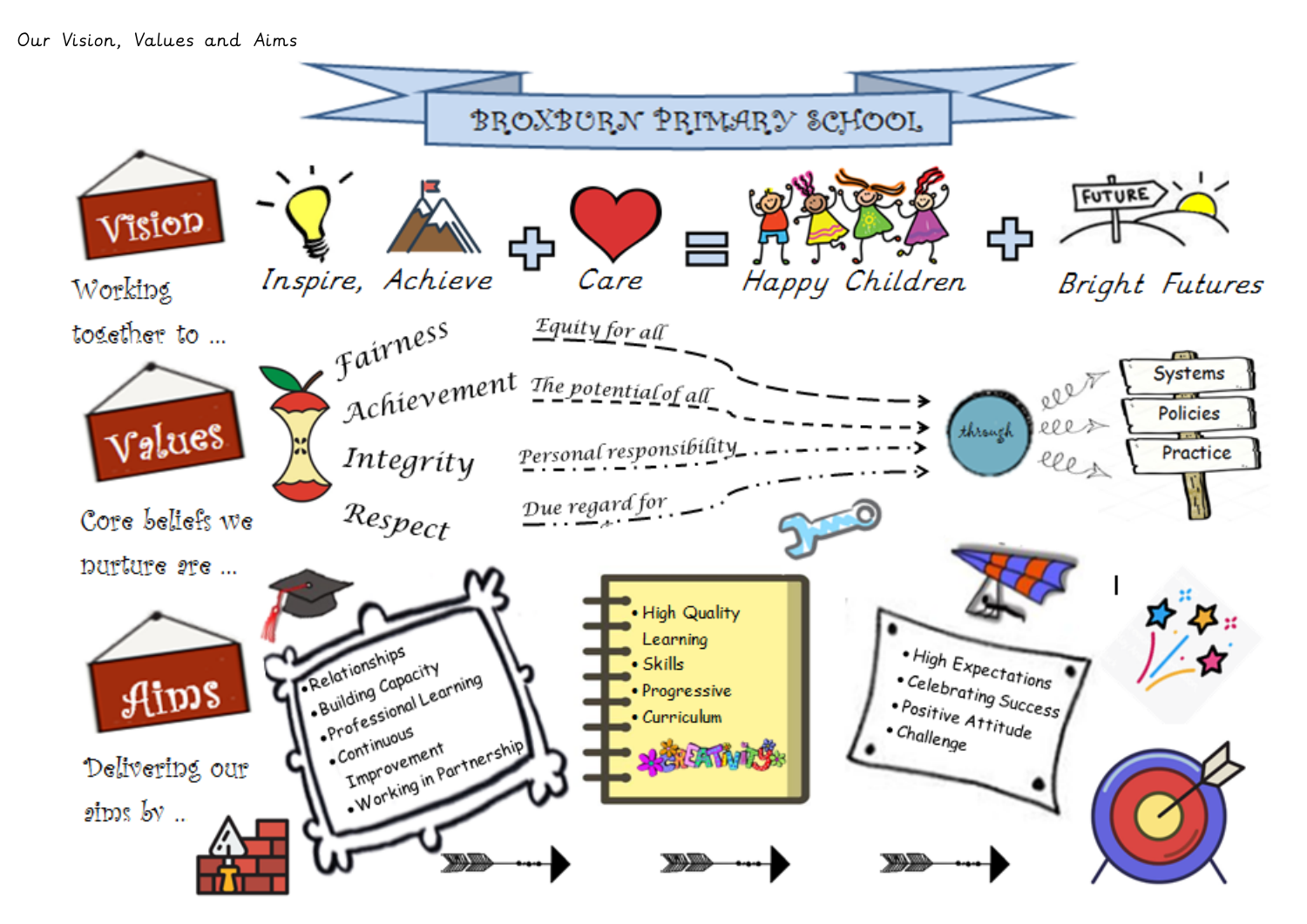## Contextual Data Analysis and Rationale for 2019/20 SIP

Background - The Head Teacher was appointed in August 2017 and has led improvements alongside the DHT, PT and acting PT. In September the school had a positive validation of its work by West Lothian Council. The VSE team found the following strengths in the school's work; appropriate breadth of learning across the curriculum, a clear focus on skills and good support from wider community partners. There is an increased consistency with regard to approaches to learning and teaching. There is a focus on ensuring increased pace and challenge for all learners, with a continuous focus of aspects of literacy and numeracy to meet the needs of learners and raise attainment. Staff use a wide range of attainment data to plan learning. The tracking and monitoring of progress focuses on the attainment of learners and evaluates the impact of interventions. During the last year the school improvement priorities have focussed on ensuring the children have access to a high quality learning and teaching across the curriculum. Through ongoing self-evaluation using HGIOELC and HGIOS4 further areas for development continue to be identified and as a learning community we are focused on ensuring that children make very good progress and that we continue to raise attainment for all.

Data - Our data demonstrates that there are significant gaps at First and Second Level within reading and writing, which impact on overall Literacy levels. Our data also shows that we are making improvements in children's achievement of a level at P1 and P7 through targeted interventions. The data demonstrates that the focus of targeted interventions should now become P4 and P5. *Insoure Achieve* 

What are our universal priorities and what is our 'gap'? Who are our target groups and their barriers to learning? - Our gap is the development of literacy skills, in particular reading and writing skills, leading to gaps within the fundamental skills needed to build upon, to ensure achievement of a level. This may be due to inconsistences in learning, teaching and assessment and other factors such as children with EAL, ASD, early life experiences and ongoing family issues which have impacted on their early literacy experiences. Greater consistency within learning, teaching and assessment are a universal priority, with a focus on Reading and Numeracy. We have very few children in Quintile 1 and so our targeted intervention groups focus in SIMD 3 children with a FSM entitlement and include those children who experience barriers in literacy and numeracy or within their health and wellbeing, to enable them to succeed.

Summary/overview of proposal & non-negotiable outcomes - This session we will build on the successful interventions which showed positive impact, last session. As Health & Wellbeing is fundamental to raising attainment we will have interventions to support children to develop emotional resilience. Staff will provide focussed literacy and numeracy interventions at P4, P5 and P6, where the highest level of intervention is required. Our Nurture Teacher, SfL and PSWs will focus on groups of identified children to improve attainment in literacy and/or numeracy.